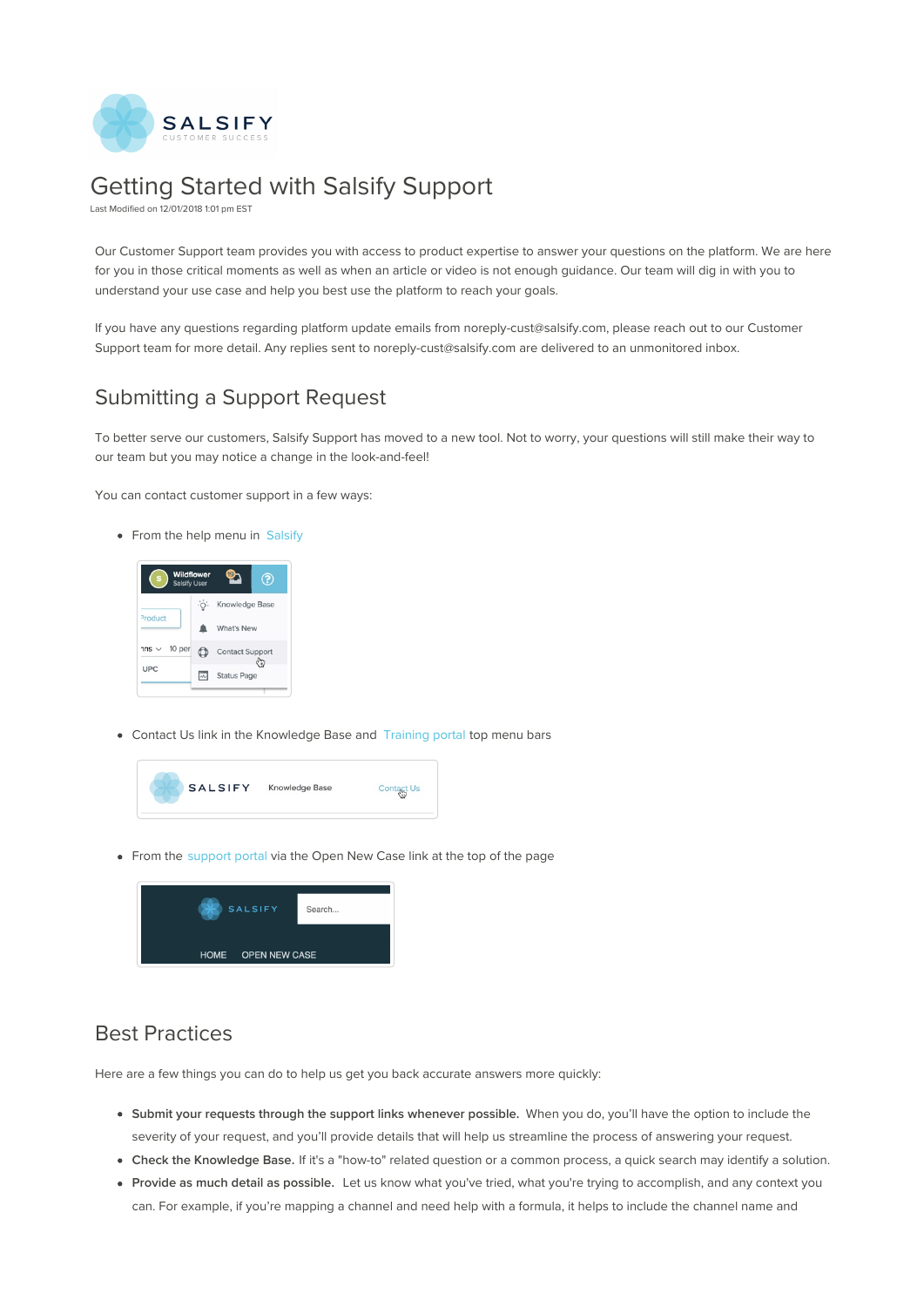attribute name(s). If you have supporting files like a screenshot, use the attachment section to include them.

## Support Form

Our support form is organized by Salsify's features, so just click to tell us where you need help, and we'll match you up to relevant resources and troubleshooting tips.

#### Submitting a Support Ticket

If you have issues that need a little more help from our team, open up a support ticket under your topic. This will help us quickly route you to the best person to help you.

Check the details box and be sure to include the information we need so that we can start helping you right away.

### Support Portal

When you submit a ticket through any method, it will appear in the support portal where you can track the status of your requests and add more information. The support portal is available to Salsify users, and you'll use your Salsify login information to access it. Non-users can communicate with support via email. To use the support portal:

- 1. Go to https://support.salsify.com
- 2. If you're not logged in to Salsify, enter your Salsify credentials

When you successfully log into the support portal, you'll see the home page with a list of tickets and their current status. You can use the dropdown menu in the top left to view your cases and, if permissions enabled, the cases opened for your organization. To view the full details and comments associated with the case, click on the Case Number or Case Subject.

The Case Comments section will be sorted by most recent first. On the right side columns, you can view the Created Date and Created By.

You can see the current status of your ticket as noted in the Support Status field on the Case.

|                       | HOME OPEN NEW CASE |  |
|-----------------------|--------------------|--|
| <b>Case Severity</b>  |                    |  |
| Severity Level 4      |                    |  |
| <b>Support Status</b> |                    |  |
| Open                  |                    |  |
| Case Number           |                    |  |
| 00044177              |                    |  |

You will receive email updates when the ticket changes status, or support has added information to the ticket. If you reply either by email or through the portal, all activity will be recorded in the portal.



To open a new request, just select the Open a New Case option at the top of the page. From there, you will be redirected to the Support Landing Page. On this page, you can click on the sections to browse helpful articles and troubleshooting guides or use the blue Open Support Ticket button.